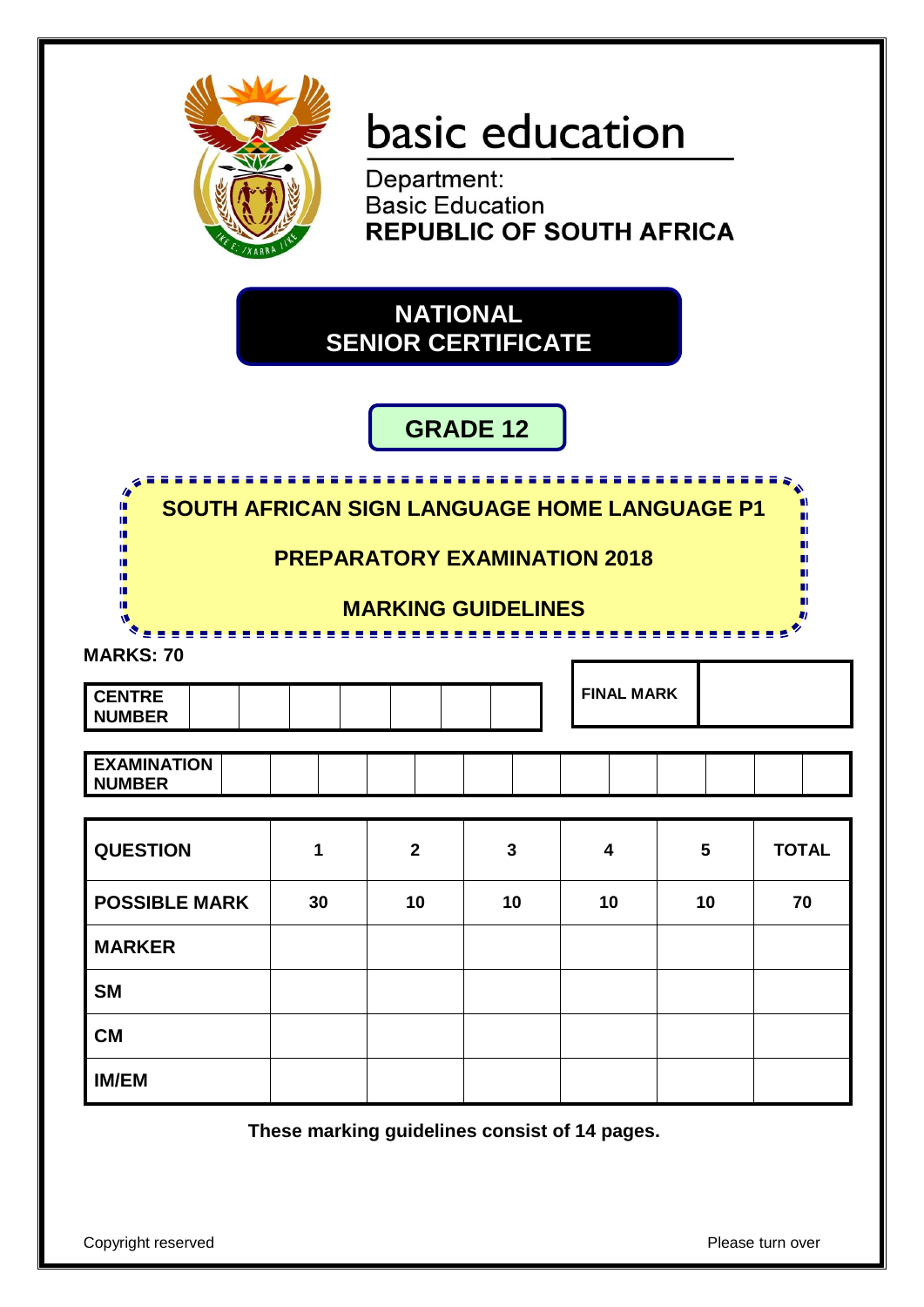South African Sign Language Home Language/P1 2 DBE/2018

NSC – Preparatory Examinations – Marking Guidelines

|--|

#### **NOTE:**

- **These marking guidelines are intended as a guide for markers.**
- **It is by no means prescriptive or exhaustive.**
- **Candidates' responses should be considered on merit.**
- **Responses should be assessed holistically and points awarded where applicable in terms of decisions taken at the standardisation meeting.**
- **The marking guidelines will be discussed before the commencement of marking.**

#### **INSTRUCTIONS TO MARKERS**

#### **Marking the comprehension:**

- Because the focus is on understanding, incorrect signing and language errors in responses should not be penalised unless such errors change the meaning/ understanding. (Errors must still be noted on the grid.)
- For **open-ended questions**, no marks should be awarded for YES/NO or AGREE/I DISAGREE. The reason/substantiation/motivation is what should be considered.
- No marks should be awarded for TRUE/FALSE or FACT/OPINION. The reason/substantiation/motivation is what should be considered.
- When two/three facts/points are required and a range is given, mark **only** the first two/three.
- Accept dialectal variations.
- For multiple-choice questions, accept BOTH the letter corresponding with the correct answer AND the answer signed in full.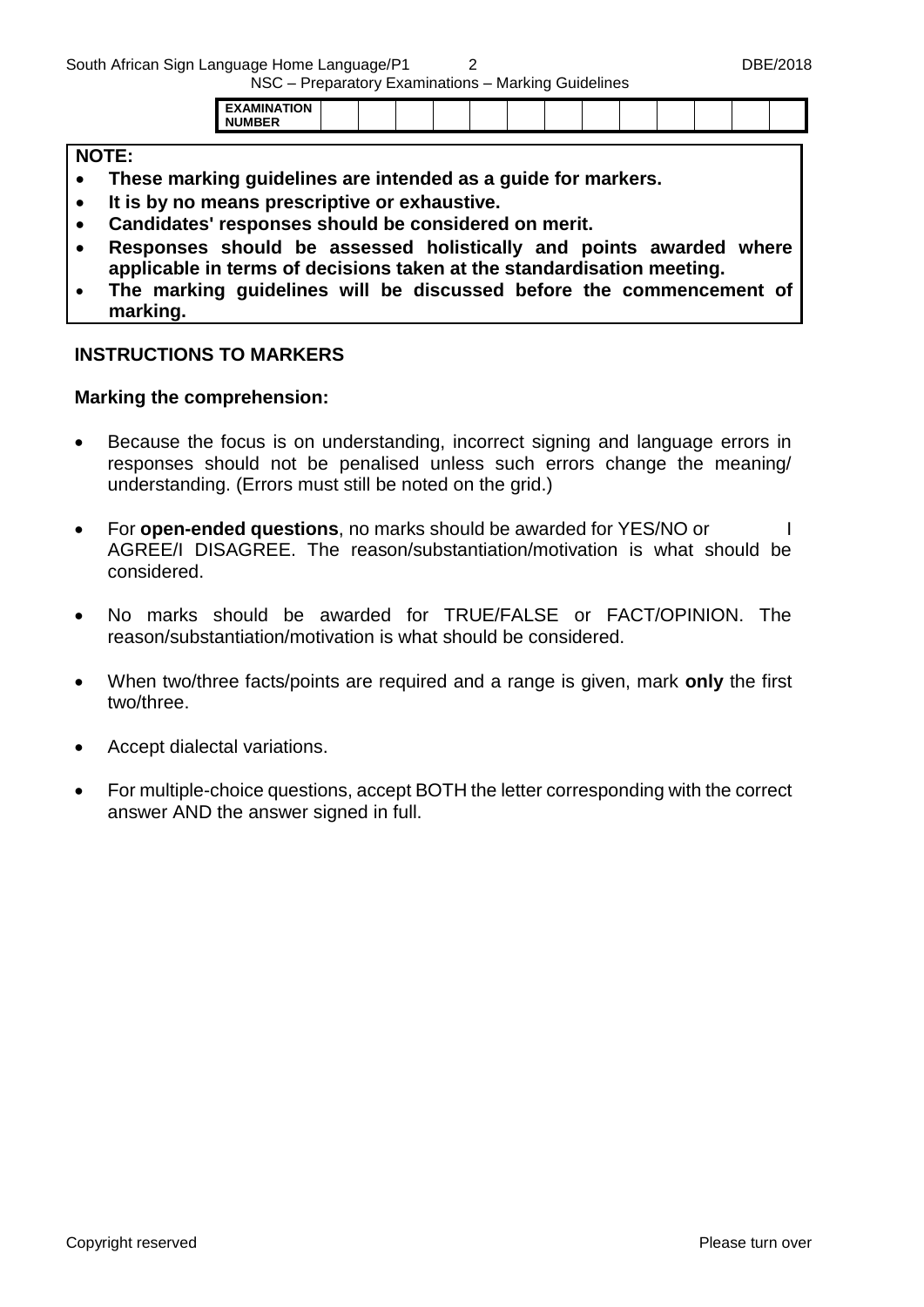South African Sign Language Home Language/P1 3 3 DBE/2018

NSC – Preparatory Examinations – Marking Guidelines

| -- - - -         |  |  |  |  |  |  |  |
|------------------|--|--|--|--|--|--|--|
| - -<br>. .<br>'' |  |  |  |  |  |  |  |
| N                |  |  |  |  |  |  |  |

#### **SECTION A: COMPREHENSION**

## **QUESTION 1: VISUAL READING FOR MEANING AND UNDERSTANDING**

| <b>No</b> | <b>Criteria</b>                                                                                                                                                                                             |        | <b>Maximum</b><br><b>Mark</b> |                | <b>Candidat</b><br>е<br><b>Mark</b> |
|-----------|-------------------------------------------------------------------------------------------------------------------------------------------------------------------------------------------------------------|--------|-------------------------------|----------------|-------------------------------------|
| 1.1       | When and where was Terence born?                                                                                                                                                                            |        |                               | $\overline{2}$ |                                     |
|           | Terence was born on 12 April 1980 (Full date). ✓<br>$\bullet$<br>In Bulawayo / Zimbabwe. (Either) $\checkmark$<br>$\bullet$                                                                                 | 1<br>1 |                               |                |                                     |
| 1.2       | Find evidence from the text to show that Terence<br>Parkin is Deaf.                                                                                                                                         |        |                               | $\overline{2}$ |                                     |
|           | • Terrence is Deaf as he participated in the Deaflympics<br>/ Deaf sport. √ √                                                                                                                               | 2      |                               |                |                                     |
| 1.3       | Terence Parkin won a silver medal at the 2000<br><b>Sydney Olympics for which distance?</b>                                                                                                                 |        |                               | 1              |                                     |
|           | $C - 200$ m $\checkmark$                                                                                                                                                                                    | 1      |                               |                |                                     |
| 1.4       | What programme did Terence Parkin give money to<br>and how much?                                                                                                                                            |        |                               | $\overline{2}$ |                                     |
|           | He raised R100 000 $\checkmark$<br>Deaf Children's Learn to Swim and Water Safety<br>Programme. $\checkmark$                                                                                                | 1<br>1 |                               |                |                                     |
| 1.5       | What happened in 2011 that motivated Terence<br>Parkin to give talks on water safety and coach<br>children how to swim?                                                                                     |        |                               | $\overline{2}$ |                                     |
|           | In 2011 Terence saved a seven year old boy from<br>$\bullet$<br>drowning / rescued $\checkmark$<br>and resuscitated. ✓                                                                                      | 1<br>1 |                               |                |                                     |
| 1.6       | <b>According to Sea Rescue South Africa, how many</b><br>children drown each year?                                                                                                                          |        |                               | 1              |                                     |
|           | $600 \checkmark$                                                                                                                                                                                            | 1      |                               |                |                                     |
| 1.7       | How does Terence Parkin contribute to preventing<br>the drowning of children?                                                                                                                               |        |                               | $\overline{2}$ |                                     |
|           | He teaches them how to swim.<br>$\bullet$<br>Raise funds.<br>$\bullet$<br>He gives talks on water safety.<br>His decision to prevent children from drowning<br>Any two of the above. $\checkmark\checkmark$ | 1<br>1 |                               |                |                                     |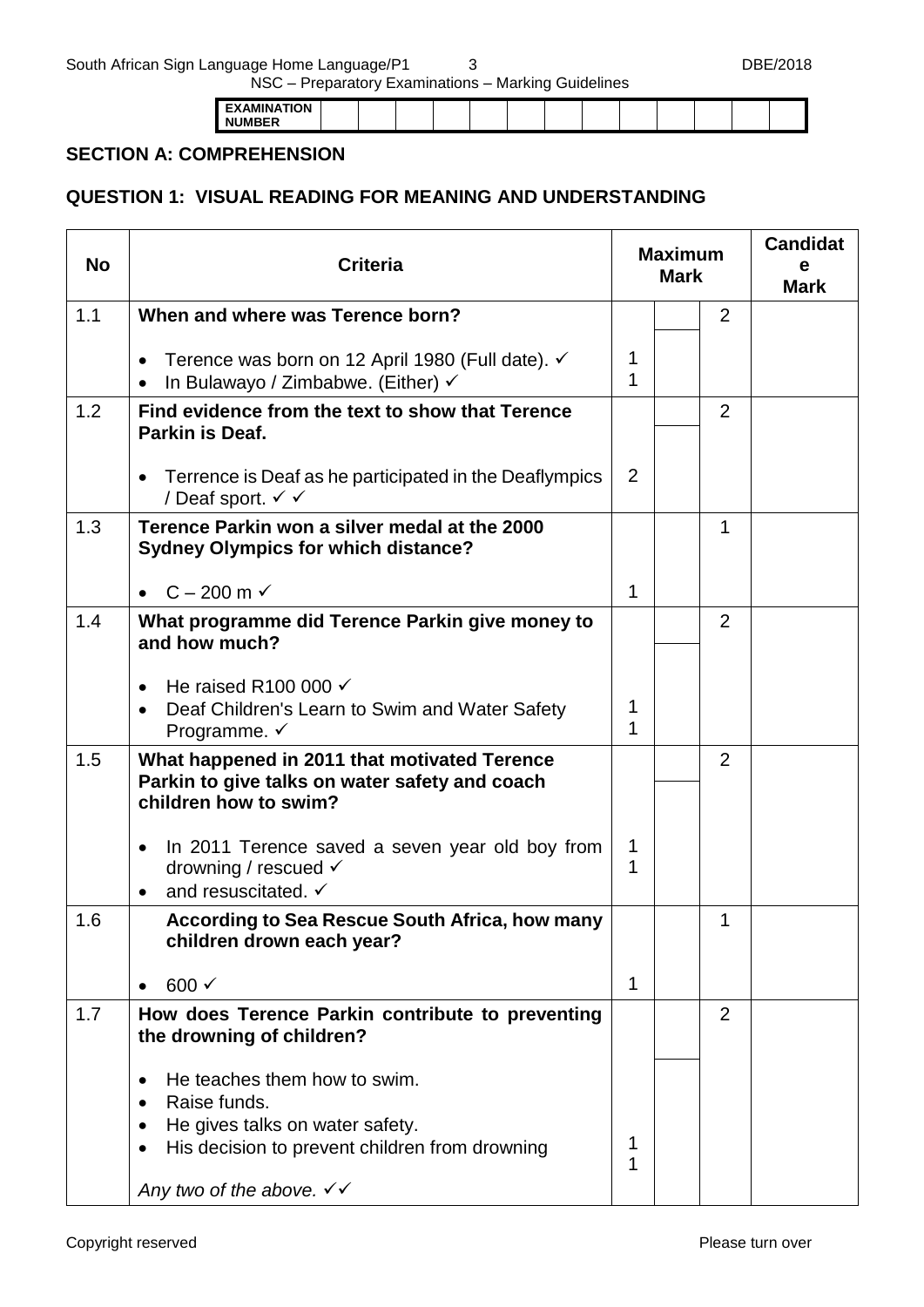|      | <b>EXAMINATION</b><br><b>NUMBER</b>                                                                                                                                                                                                          |        |                |  |
|------|----------------------------------------------------------------------------------------------------------------------------------------------------------------------------------------------------------------------------------------------|--------|----------------|--|
| 1.8  | Why do you think the 902 km was difficult for Terence<br>to complete? Motivate your answer?                                                                                                                                                  |        | $\overline{2}$ |  |
|      | He had to cycle for 5 days.<br>723 km/it was a very long distance/steep<br>$\Omega$<br>terrain<br>Swim for 13 km.                                                                                                                            |        |                |  |
|      | Midmar Mile/challenging, exhausting<br>$\circ$<br>Ran 33 km.<br>$\circ$ Challenging<br>$\circ$ Needed extra support<br>Canoe for 3 days, 124 km.                                                                                             |        |                |  |
|      | Any two applicable reasons. V V<br>Award one mark for each reason.                                                                                                                                                                           | 1<br>1 |                |  |
| 1.9  | Who supported Terence with his 33 km run?                                                                                                                                                                                                    |        | 1              |  |
|      | Support team.<br>The local children.                                                                                                                                                                                                         |        |                |  |
|      | Either one of the two. $\checkmark$                                                                                                                                                                                                          | 1      |                |  |
| 1.10 | Can Terence Parkin as a sportsman also be seen as<br>a role model for hearing children? Give a reason for<br>your answer.                                                                                                                    |        | 3              |  |
|      | Yes<br>$\bullet$<br>Any three applicable reasons. $\checkmark \checkmark$<br>٠<br>No barriers stand in his way of helping people.<br>He does not give up on achieving his goals<br>(determined).<br>He persevered in spite of the obstacles. | 1<br>1 |                |  |
|      | <b>OR</b>                                                                                                                                                                                                                                    |        |                |  |
|      | <b>No</b><br>Any three applicable reasons. $\checkmark \checkmark \checkmark$                                                                                                                                                                |        |                |  |
| 1.11 | With whom did Terence finish the Dusi Canoe<br><b>Marathon?</b>                                                                                                                                                                              | 2      | 2              |  |
|      | Mark Mulder √√                                                                                                                                                                                                                               |        |                |  |
| 1.12 | Do you think Terence will do this 902 km challenge<br>again? Give a reason for your answer.                                                                                                                                                  |        | $\overline{2}$ |  |
|      | Any two applicable reasons. √√<br>One of the reasons should be own opinion.                                                                                                                                                                  | 1<br>1 |                |  |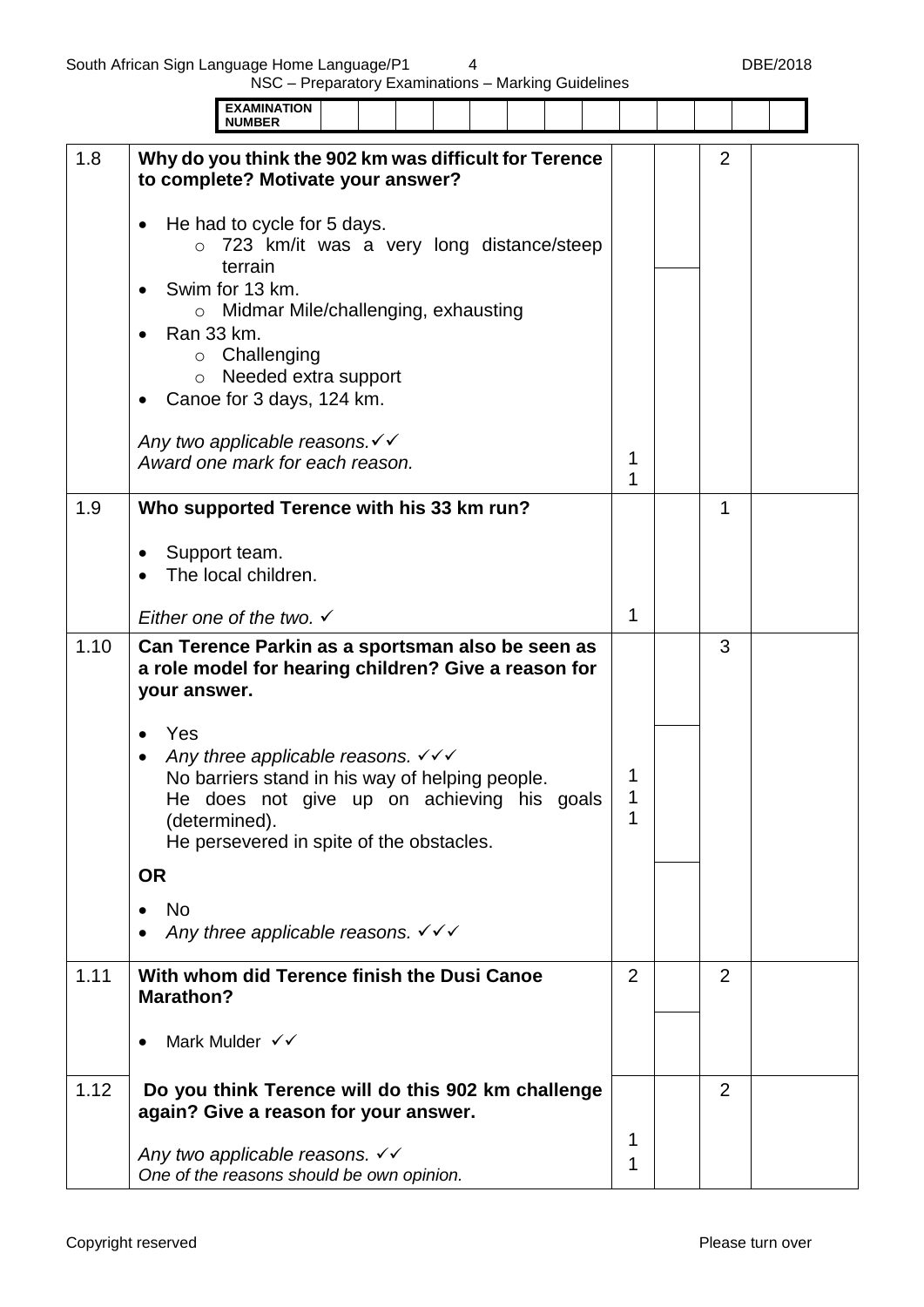|      | <b>EXAMINATION</b><br><b>NUMBER</b>                                                                                                                                                                                                                            |        |                |  |
|------|----------------------------------------------------------------------------------------------------------------------------------------------------------------------------------------------------------------------------------------------------------------|--------|----------------|--|
|      | Yes<br>$\bullet$<br>He completed it. $\checkmark$<br>He contributed to the Monaco Foundation. ✓<br>He got a lot of support.<br>٠                                                                                                                               |        |                |  |
|      | <b>OR</b>                                                                                                                                                                                                                                                      |        |                |  |
|      | <b>No</b><br>$\bullet$<br>It was too difficult for him. $\checkmark$<br>He is getting older $-41$ years old.<br>$\bullet$                                                                                                                                      |        |                |  |
| 1.13 | Describe Terence's facial expression and physical<br>appearance in the picture. (Amended to correlate with<br>signing.)                                                                                                                                        | 1      | $\overline{2}$ |  |
|      | Any two applicable expressions. $\checkmark\checkmark$<br>Award one mark for each expression.                                                                                                                                                                  | 1      |                |  |
|      | He is:<br>Focused<br>Eager<br>$\bullet$<br><b>Excited</b><br><b>Serious</b><br>Descriptions of physical appearance etc.                                                                                                                                        |        |                |  |
| 1.14 | Describe what is happening in the picture.                                                                                                                                                                                                                     |        | $\overline{2}$ |  |
|      | Any two applicable expressions. $\checkmark \checkmark$                                                                                                                                                                                                        | 1<br>1 |                |  |
|      | Terence is preparing to dive $\checkmark$<br>He is participating in a swimming race. $\checkmark$<br>He is at the Deaflympics. $\checkmark$<br>٠<br>Competing against other athletes / swimmers. √<br>٠                                                        |        |                |  |
| 1.15 | Compare the picture in TEXT B with the information<br>in TEXT A, CHUNK 2 (Comprehension). Do you think<br>it was justified that the Princess Charlene of<br><b>Monaco Foundation honoured Terence as the Global</b><br>Brand Ambassador? Motivate your answer. |        | $\overline{4}$ |  |
|      | Any three applicable answers from Text A - Chunk 2<br>and the picture. $\checkmark \checkmark$                                                                                                                                                                 |        |                |  |
|      | Yes<br>Chunk<br>Terence was a Deaflympics medallist.<br>$\bullet$<br>He puts a lot of effort into his swimming.<br>$\bullet$<br>He travels the world to give talks on water safety.<br>$\bullet$                                                               | 1<br>1 |                |  |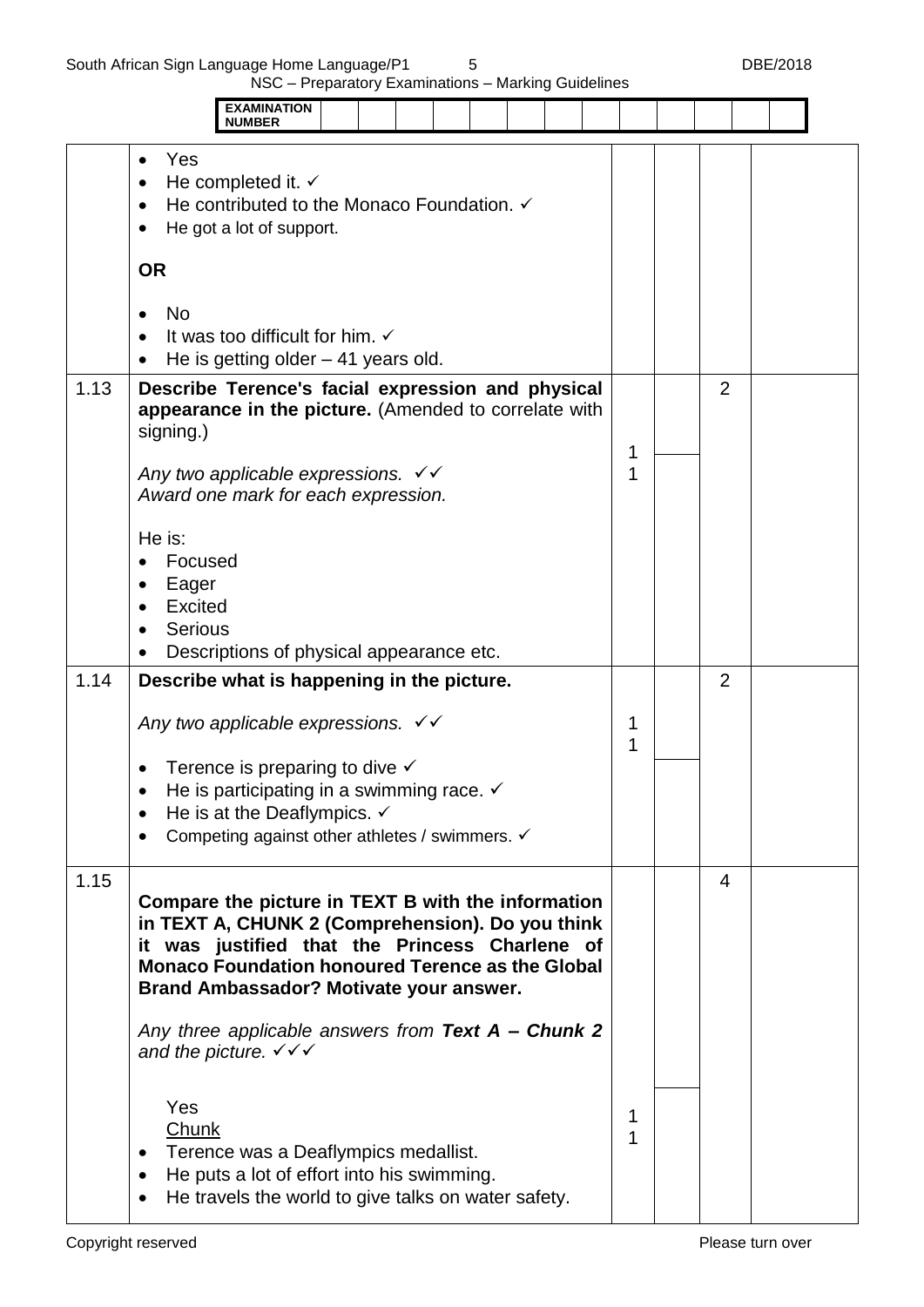| <b>EXAMINATION</b><br><b>NUMBER</b>                                                                                                                                                                                           |        |        |  |
|-------------------------------------------------------------------------------------------------------------------------------------------------------------------------------------------------------------------------------|--------|--------|--|
| He coaches children on how to swim.<br>$\bullet$<br>In 2011 he saved a boy from drowning by rescuing<br>$\bullet$<br>and resuscitating him.<br>Terence is determined to change the drowning<br>$\bullet$<br>statistics of SA. |        |        |  |
| <b>Picture</b><br>He is:<br>Focused<br>$\bullet$<br>Eager<br>٠<br><b>Excited</b><br>$\bullet$<br><b>Serious</b><br>Descriptions of physical appearance etc.                                                                   | 1<br>1 |        |  |
| All the above reasons justify him being 'The Global<br>Brand Ambassador. ✓                                                                                                                                                    |        |        |  |
| <b>OR</b>                                                                                                                                                                                                                     |        |        |  |
| <b>No</b><br>$\bullet$<br>Any three applicable reasons. $\checkmark \checkmark \checkmark$                                                                                                                                    |        |        |  |
| <b>Total for SECTION A:</b>                                                                                                                                                                                                   |        | $[30]$ |  |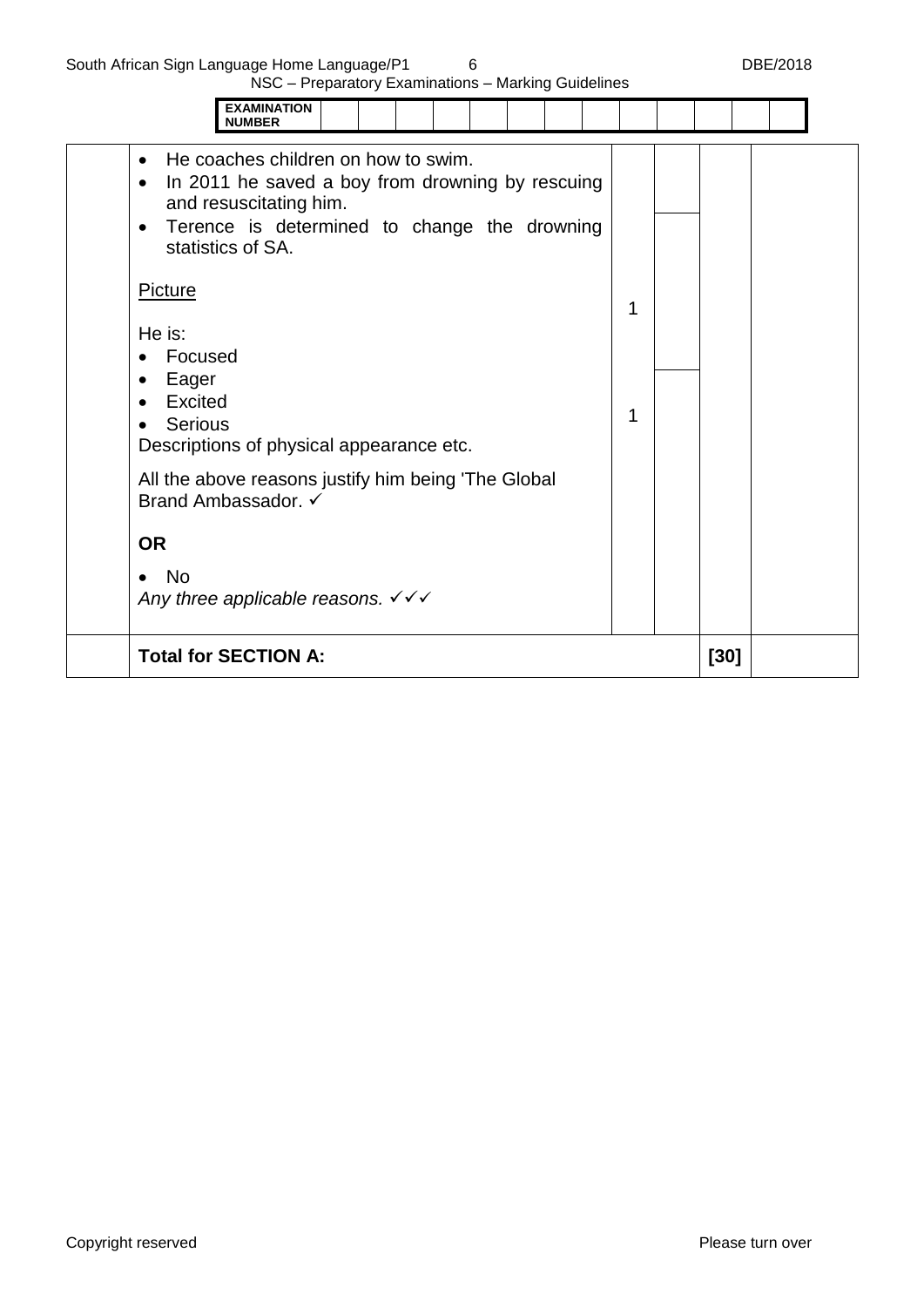South African Sign Language Home Language/P1 7 7 DBE/2018

NSC – Preparatory Examinations – Marking Guidelines

| חו |  |  |  |  |  |  |
|----|--|--|--|--|--|--|
|    |  |  |  |  |  |  |
|    |  |  |  |  |  |  |

#### **SECTION B: SUMMARY**

#### **QUESTION 2: SUMMARISING IN YOUR OWN WORDS**

#### **NOTE:**

**Format:**

Even if the summary is presented in the incorrect format, it must be assessed.

- **Length of text:**
	- o If the time limit is exceeded, do not award marks for responses signed after the time limit.
	- o Summaries that are short but contain all the required main points should not be penalised.

Use the following main points that the candidate should include in the summary as a **guideline**.

Any SEVEN valid points in paragraph-form are to be credited.

|                | <b>QUOTATION</b>                                                                                                                                                                                                                                                                                   | <b>OWN WORDS/POINTS</b>                                                                                                                                        | <b>Maximum</b><br><b>Mark</b> |  |                | <b>Candidate</b><br><b>Mark</b> |
|----------------|----------------------------------------------------------------------------------------------------------------------------------------------------------------------------------------------------------------------------------------------------------------------------------------------------|----------------------------------------------------------------------------------------------------------------------------------------------------------------|-------------------------------|--|----------------|---------------------------------|
| $\mathbf{1}$   | Lesotho is a very small, poor<br>country. One third of the<br>population goes short of food. It<br>has one of the highest rates of<br>HIV/AIDS in the world and most<br>people may only live up to the<br>age of 41 years.                                                                         | The people in Lesotho are<br>very poor, some of them go<br>hungry, and many of them<br>have HIV and die by the age<br>of 41. $\checkmark$                      | $\mathbf{1}$                  |  | $\overline{7}$ |                                 |
| $\overline{2}$ | Lesotho's neighbour is South<br>Africa which has helped the<br>economy in Lesotho. Woollen<br>blankets are exported from SA.                                                                                                                                                                       | The country next to Lesotho is<br>South Africa and they help the<br>economy<br>by<br>exporting<br>woollen blankets. √                                          | $\mathbf{1}$                  |  |                |                                 |
| 3              | After travelling around Australia<br>and Argentina Harry says it was<br>the time he spent in Lesotho<br>that affected him most deeply.<br>In Lesotho he feels closest to<br>his mother, the late Princess<br>Diana who devoted much of her<br>charity work to disadvantaged<br>children in Africa. | Lesotho had a very big impact<br>on Harry because his mother,<br>Princes Diana also did charity<br>work in Africa. He feels near<br>to her there. $\checkmark$ | $\mathbf{1}$                  |  |                |                                 |
| $\overline{4}$ | Prince Harry was moved by<br>plight<br>children<br>of<br>the<br>orphaned by AIDS which has<br>devastated the country.                                                                                                                                                                              | Harry felt compassion for the<br>children whose parents died<br>from AIDS, so he decided to<br>do something about it. $\checkmark$                             | $\mathbf{1}$                  |  |                |                                 |
| 5              | 2016<br>Prince<br>Harry<br>In.<br>underwent a public HIV test at<br>St Thomas' Hospital to raise<br>awareness and promote how<br>easy it is to get tested, as part<br>of his on-going efforts to<br>remove stigmas associated<br>with HIV/AIDS.                                                    | Prince Harry wanted to be an<br>example of how easy it is to<br>get tested by getting an HIV<br>test in St Thomas' Hospital. ✓                                 | $\mathbf{1}$                  |  |                |                                 |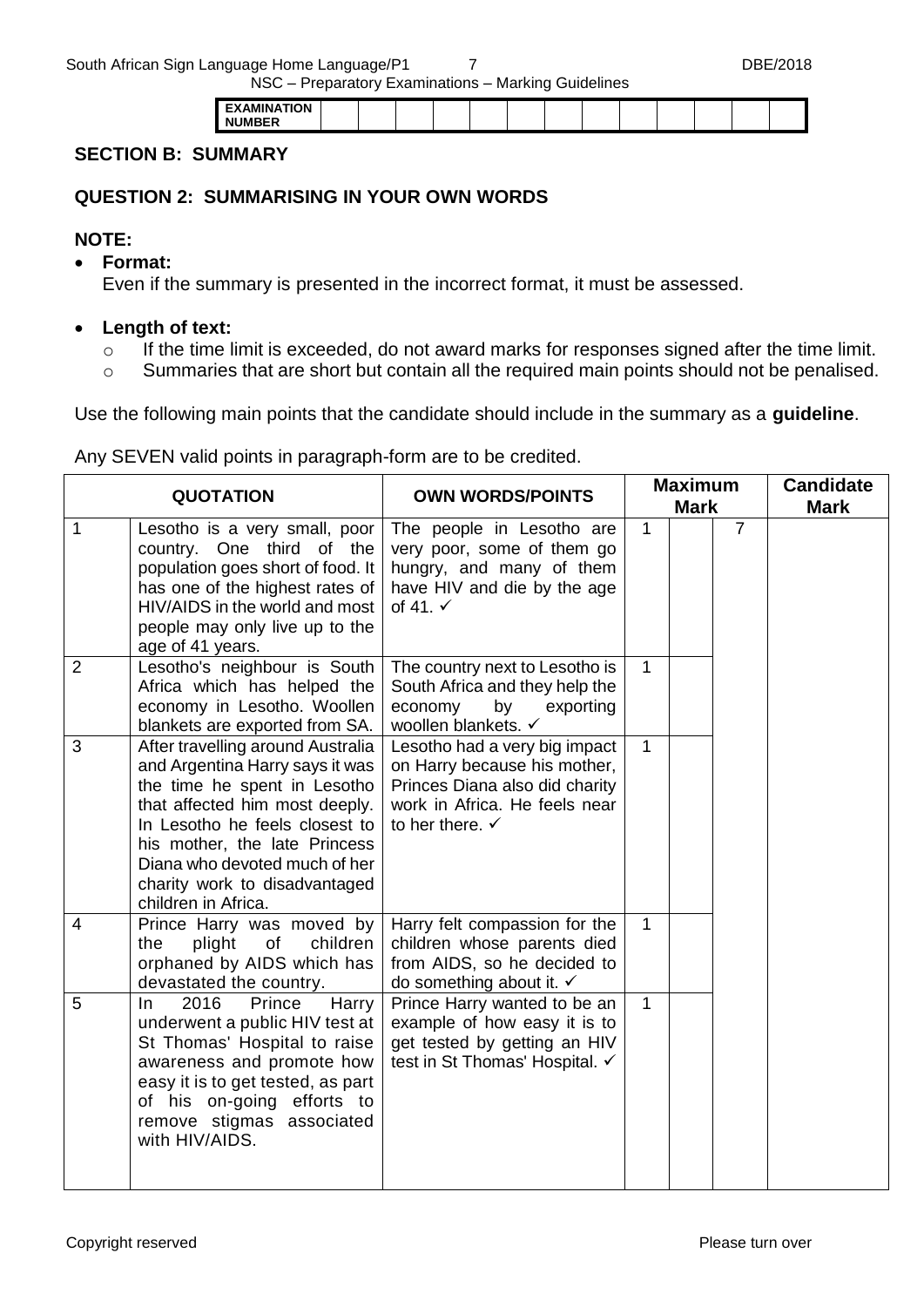South African Sign Language Home Language/P1 8 8 and 100 mm control of the DBE/2018

ä

| <b>EXAMINATION</b><br><b>NUMBER</b>                                                                                                                                                                                                                                                                                   |                                                                                                                                                                            |              |        |  |
|-----------------------------------------------------------------------------------------------------------------------------------------------------------------------------------------------------------------------------------------------------------------------------------------------------------------------|----------------------------------------------------------------------------------------------------------------------------------------------------------------------------|--------------|--------|--|
| 6<br>visited<br>other<br>He<br>also<br>countries in southern Africa a<br>number of times and is also<br>interested in conservation<br>projects to protect Africa's<br>nature and wildlife.                                                                                                                            | He likes visiting southern<br>Africa because he wants to be<br>involved in protecting the<br>continent's nature and wildlife.<br>✓                                         |              |        |  |
| $\overline{7}$<br>Prince Harry<br>married<br>the<br>beautiful<br>American<br>actress,<br>Meghan Markle, in May this<br>year. Prince Harry and Meghan<br>did not want to accept gifts from<br>their guests. Instead they<br>requested that the guests<br>donate money to the various<br>charities in Africa.           | He married an actress from<br>America,<br>Meghan Markle,<br>earlier this year and they<br>asked that their gifts be given<br>different charities<br>to<br>in.<br>Africa. ✓ | $\mathbf{1}$ |        |  |
| Language<br>has not quoted verbatim:<br>1-3 points correct: award 1 mark<br>$\circ$<br>4–5 points correct: award 2 marks<br>$\circ$<br>6-7 points correct: award 3 marks<br>$\Omega$<br>has quoted verbatim:<br>6-7 quotations: award no language mark<br>$\circ$<br>1-5 quotations: award 1 language mark<br>$\circ$ | Distribution of language marks when candidate<br>Distribution of language marks when candidate                                                                             | 1            | 3      |  |
|                                                                                                                                                                                                                                                                                                                       | <b>Total for SECTION B:</b>                                                                                                                                                |              | $[10]$ |  |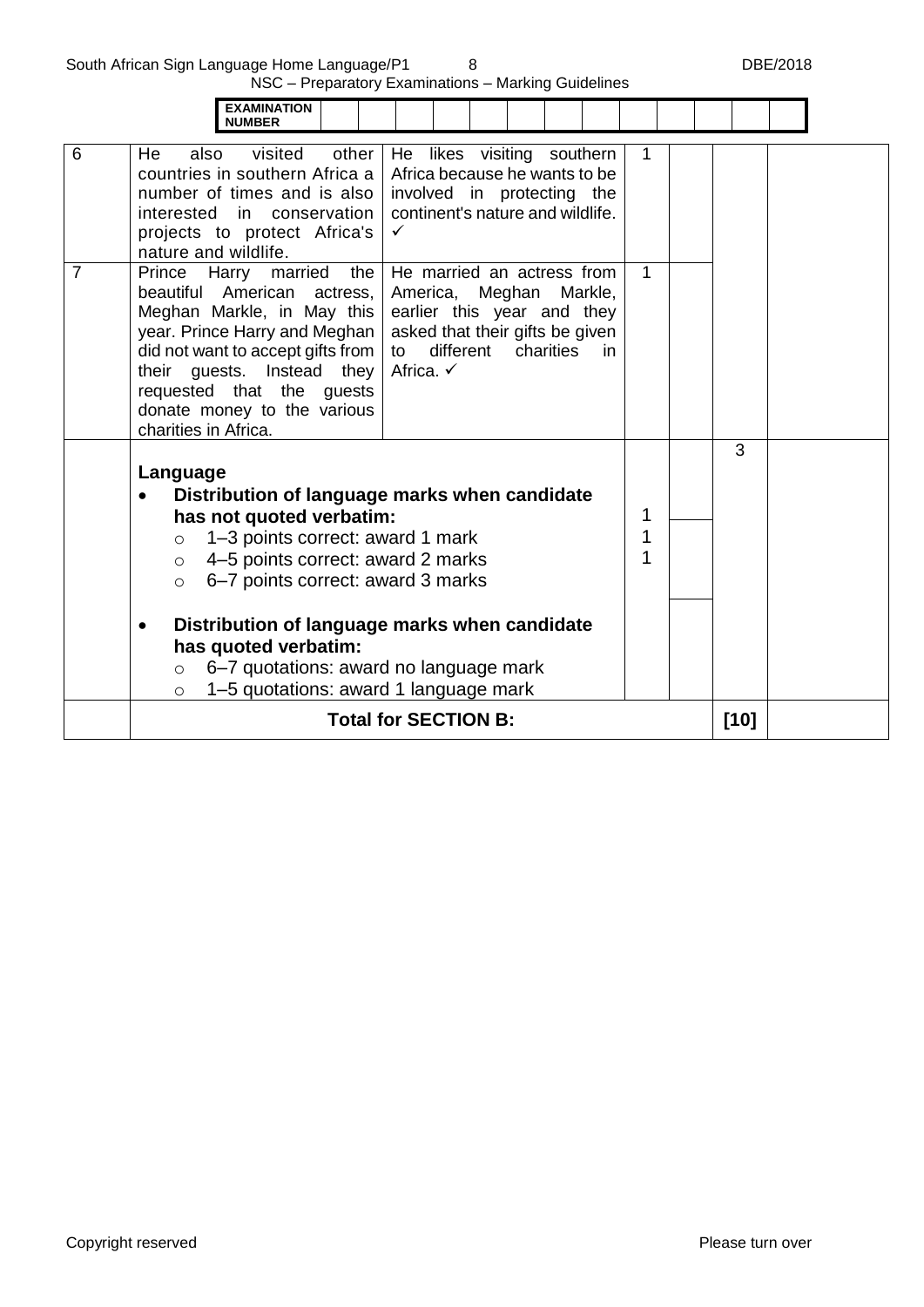| . <b>.</b> |
|------------|
|------------|

## **SECTION C: LANGUAGE STRUCTURES AND CONVENTIONS**

#### **Marking SECTION C:**

- Signing:
	- o Single sign answers must be marked correct even if the parameters are incorrect, unless the error changes the meaning of the sign.
	- o In full-sentence answers, incorrect parameters should be penalised if the error is in the language structure being tested.
- Sentence structures must be grammatically correct and given in full sentences/as per instruction.

#### **QUESTION 3: ANALYSING ADVERTISING**

| <b>No</b> | <b>Criteria</b>                                                                                                                                                                                                                                                                                                                                                                                                                                           | <b>Maximum</b><br><b>Mark</b> |  |                | <b>Candidat</b><br>е<br><b>Mark</b> |
|-----------|-----------------------------------------------------------------------------------------------------------------------------------------------------------------------------------------------------------------------------------------------------------------------------------------------------------------------------------------------------------------------------------------------------------------------------------------------------------|-------------------------------|--|----------------|-------------------------------------|
| 3.1       | What is the slogan in the advert?                                                                                                                                                                                                                                                                                                                                                                                                                         |                               |  |                |                                     |
|           | Communicating beyond barriers. ✓<br>$\bullet$                                                                                                                                                                                                                                                                                                                                                                                                             | 1                             |  | $\mathbf{1}$   |                                     |
| 3.2       | Name TWO communication barriers that cause Deaf<br>people to feel excluded. View the video clip.                                                                                                                                                                                                                                                                                                                                                          | $\mathbf 1$                   |  | $\overline{2}$ |                                     |
|           | Award two marks for any of the following $\checkmark\checkmark$<br>People speak too fast.<br>$\bullet$<br>Many people speak at the same time.<br>$\bullet$<br>People cover their mouths when they speak.<br>$\bullet$<br>People look away while talking to a Deaf person.<br>$\bullet$<br>People eat when they talk.<br>$\bullet$<br>People exaggerate lip movements when speaking to<br>$\bullet$<br>the Deaf.<br>There is no Sign Language interpreter. | 1                             |  |                |                                     |
| 3.3       | Look at the signs 'HELLO' and 'THANK-YOU'. Are<br>these two signs a minimal pair? Support your<br>answer.<br>$No \checkmark$<br>$\bullet$<br>More than one parameter is different - location and<br>$\bullet$<br>palm orientation. √                                                                                                                                                                                                                      | 1<br>1                        |  | $\overline{2}$ |                                     |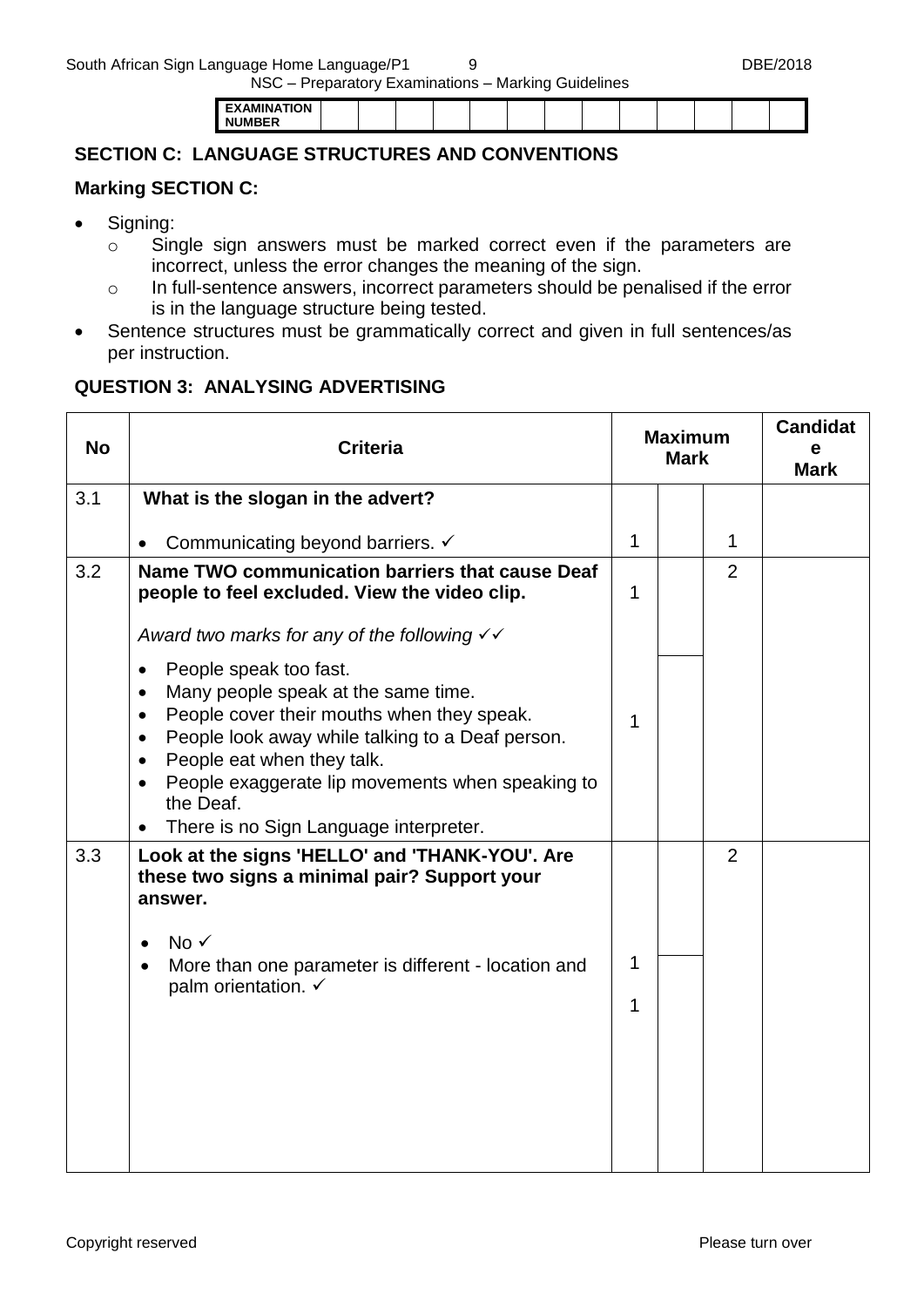South African Sign Language Home Language/P1 10 DBE/2018

|     | <b>EXAMINATION</b><br><b>NUMBER</b>                                                                                                                                                                                                                                                                                                                                                                                                            |             |                |  |
|-----|------------------------------------------------------------------------------------------------------------------------------------------------------------------------------------------------------------------------------------------------------------------------------------------------------------------------------------------------------------------------------------------------------------------------------------------------|-------------|----------------|--|
| 3.4 | Explain the symbolism portrayed in the first scene.                                                                                                                                                                                                                                                                                                                                                                                            |             | $\overline{2}$ |  |
|     | Accept any adequate and justified explanation. $\checkmark\checkmark$<br>The man in the first scene is hard-of-hearing / deaf,<br>$\bullet$<br>standing alone.<br>He is in that lonely space between the hearing and<br>$\bullet$<br>the Deaf world.<br>The fencing behind the man represents barriers that<br>$\bullet$<br>he is experiencing in his life.<br>The fencing also represents prison bars where the<br>$\bullet$                  | 1<br>1      |                |  |
|     | man is being held captive in his situation.                                                                                                                                                                                                                                                                                                                                                                                                    |             |                |  |
| 3.5 | Explain the humour of the dog 'talking' in the text.<br>Accept any adequate and justified explanation. $\sqrt{\checkmark}$<br>The AVA APP can translate spoken language into<br>$\bullet$<br>written text.<br>The humour in the text is linked to the fact that the<br>$\bullet$<br>barking of the dog cannot be translated into written<br>text.<br>Therefore the scene shows symbols and emoticons<br>$\bullet$<br>to represent the barking. | 1<br>1<br>1 | 3              |  |
|     | <b>Total for QUESTION 3</b>                                                                                                                                                                                                                                                                                                                                                                                                                    |             | $[10]$         |  |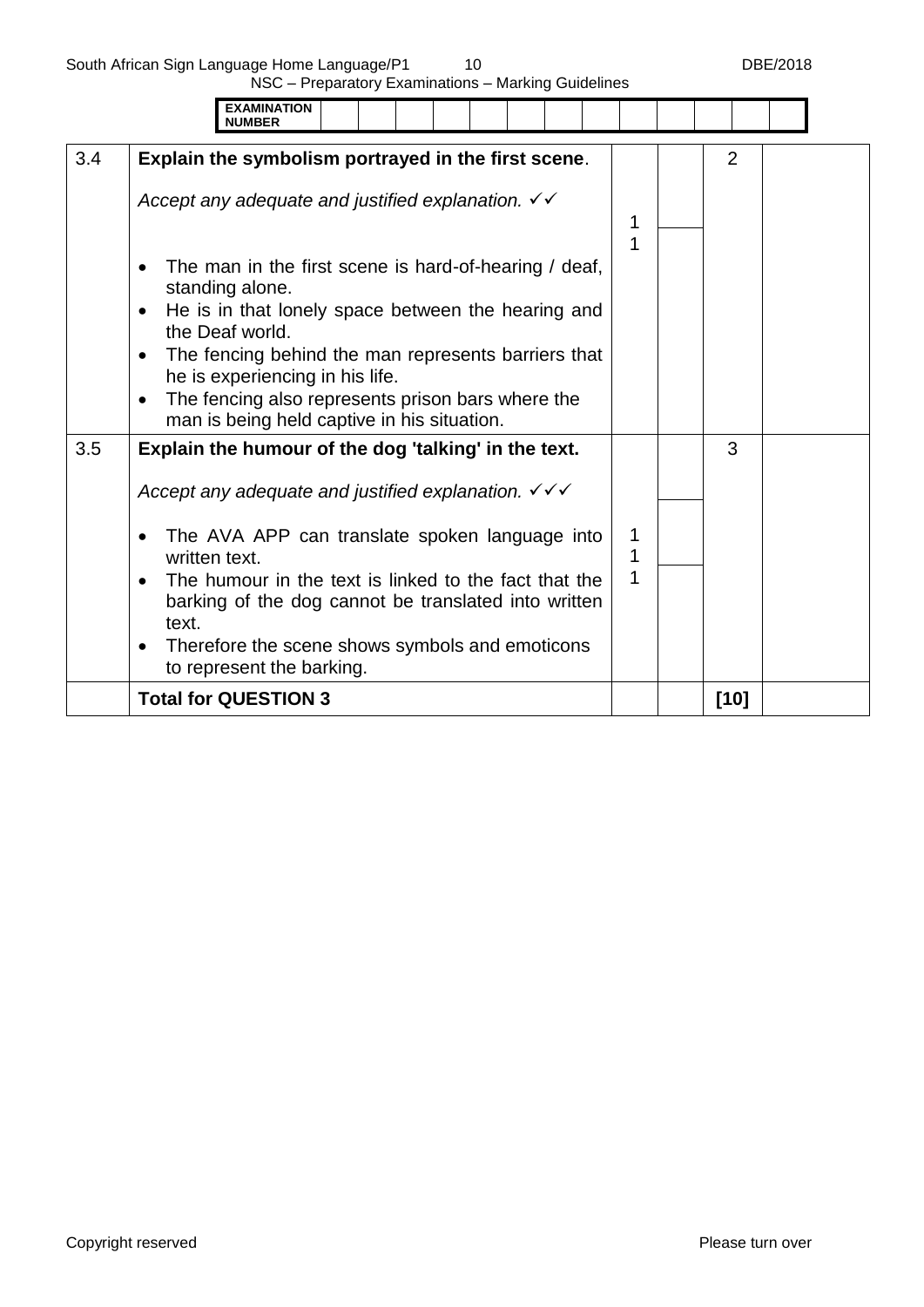**EXAMINATION NUMBER**

## **QUESTION 4: UNDERSTANDING OTHER ASPECTS OF THE MEDIA**

| <b>No</b> | <b>Criteria</b>                                                                                                                                                                                       |             | <b>Maximum</b><br><b>Mark</b> | <b>Candidat</b><br>е<br><b>Mark</b> |  |
|-----------|-------------------------------------------------------------------------------------------------------------------------------------------------------------------------------------------------------|-------------|-------------------------------|-------------------------------------|--|
| 4.1       | Observe the man in the blue shirt. Compare his<br>facial expressions in FRAME 1 and FRAME 3.                                                                                                          |             |                               | 2                                   |  |
|           | Any two applicable answers. $\checkmark\checkmark$                                                                                                                                                    | 1<br>1      |                               |                                     |  |
|           | Frame 1: The man in the blue shirt is<br>calm/content/friendly/satisfied/happy.<br>Frame 3: The man in the blue shirt is<br>shocked/overwhelmed/amazed/scared.                                        |             |                               |                                     |  |
| 4.2       | Look at Frame 3. What has happened up to this<br>point?                                                                                                                                               |             |                               | 2                                   |  |
|           | People are smoking and polluting the air.<br>In picture one the nature was not yet affected.<br>People kept polluting the air, nature suffered and the<br>trees were cut down. $\checkmark\checkmark$ | 1<br>1      |                               |                                     |  |
| 4.3       | Intensify the verb 'shine' as seen in FRAMES 1, 2<br>and 3. Give a reason for this intensification of the<br>expression.                                                                              |             |                               | 3                                   |  |
|           | Frame 2: SHINE NMF FROWN ANGRY ✓<br>Frame 3: SHINE NMF FROWN, SMILING<br><b>VINDICTIVELY ✓</b>                                                                                                        | 1<br>1      |                               |                                     |  |
|           | Reason: It reflects the way that global warming has<br>$\bullet$<br>effected the earth's atmosphere. $\checkmark$                                                                                     | 1           |                               |                                     |  |
| 4.4       | Critically discuss the cartoonist's use of colour<br>across all three frames and explain how this links to<br>the destruction of the environment.                                                     |             |                               | 3                                   |  |
|           | In the beginning two men are standing in a beautiful,<br>green and healthy forest. One man is offering the other<br>man a cigarette. The sun is happy with a bright yellow                            | $\mathbf 1$ |                               |                                     |  |
|           | colour. √                                                                                                                                                                                             |             |                               |                                     |  |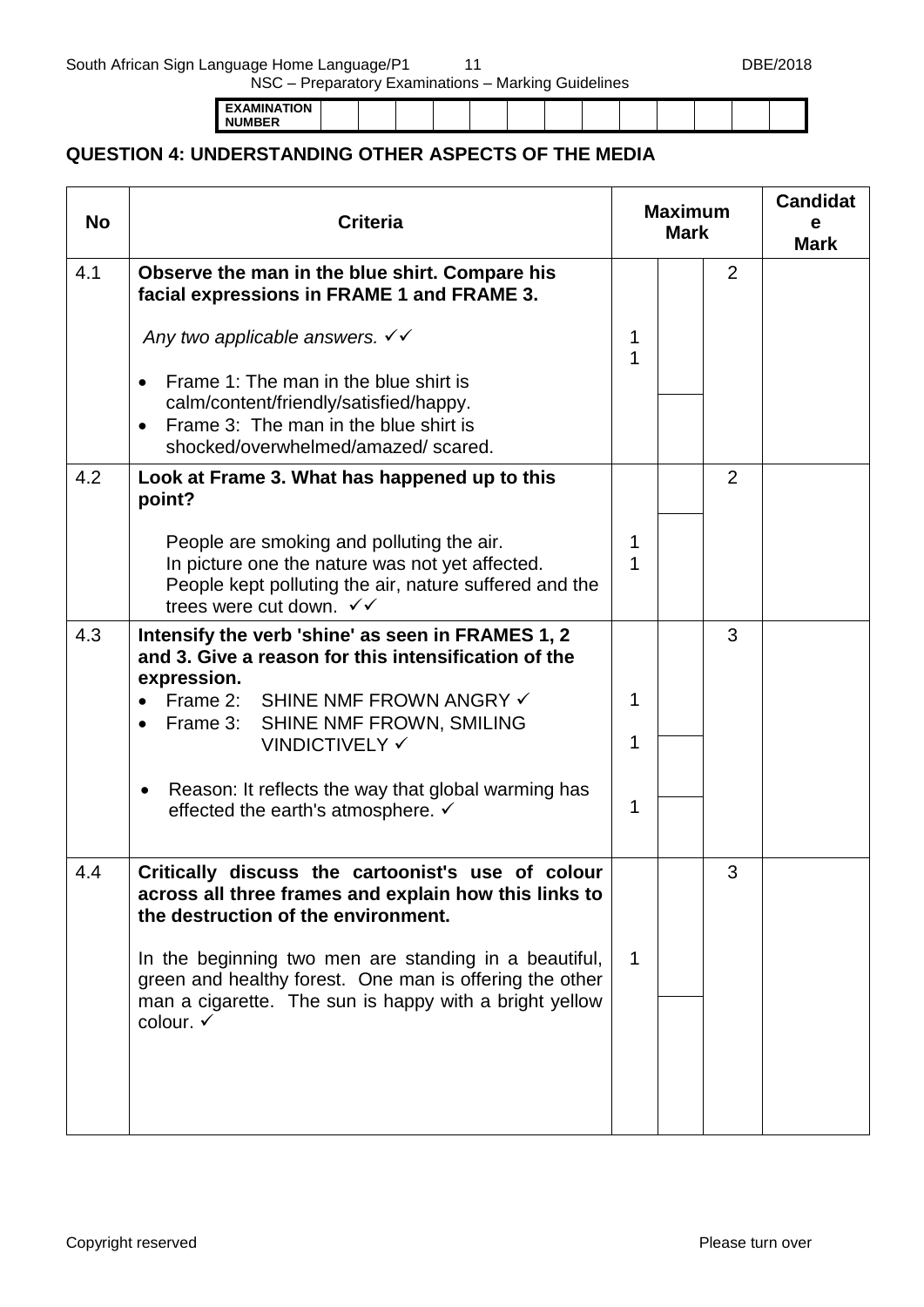|            | <b>EXAMINATION</b><br><b>NUMBER</b>                                                                                                                                                                                                                                                                                                                                                                                                                                                                                                                                                                                                                                                                                                  |  |  |  |  |   |  |        |  |
|------------|--------------------------------------------------------------------------------------------------------------------------------------------------------------------------------------------------------------------------------------------------------------------------------------------------------------------------------------------------------------------------------------------------------------------------------------------------------------------------------------------------------------------------------------------------------------------------------------------------------------------------------------------------------------------------------------------------------------------------------------|--|--|--|--|---|--|--------|--|
| cut down.√ | Next we see that the forest isn't so green and healthy<br>anymore. Some of the trees have been cut down and one<br>of the trees is very angry.<br>The one man is lighting the cigarette, causing air<br>pollution. The sun becomes angry and has an orange<br>rim which signifies that it has become hotter because of<br>the trees that have been cut down. $\checkmark$<br>Lastly we see that all the trees have been cut down.<br>There is no more green anywhere. The man is so<br>shocked by his surroundings that the cigarette falls from<br>his mouth. The sun is now grinning in a vindictive way<br>and it's colour changed to orange. This signifies that the<br>sun is scorching because of all the trees that have been |  |  |  |  | 1 |  |        |  |
|            | <b>Total for QUESTION 4</b>                                                                                                                                                                                                                                                                                                                                                                                                                                                                                                                                                                                                                                                                                                          |  |  |  |  |   |  | $[10]$ |  |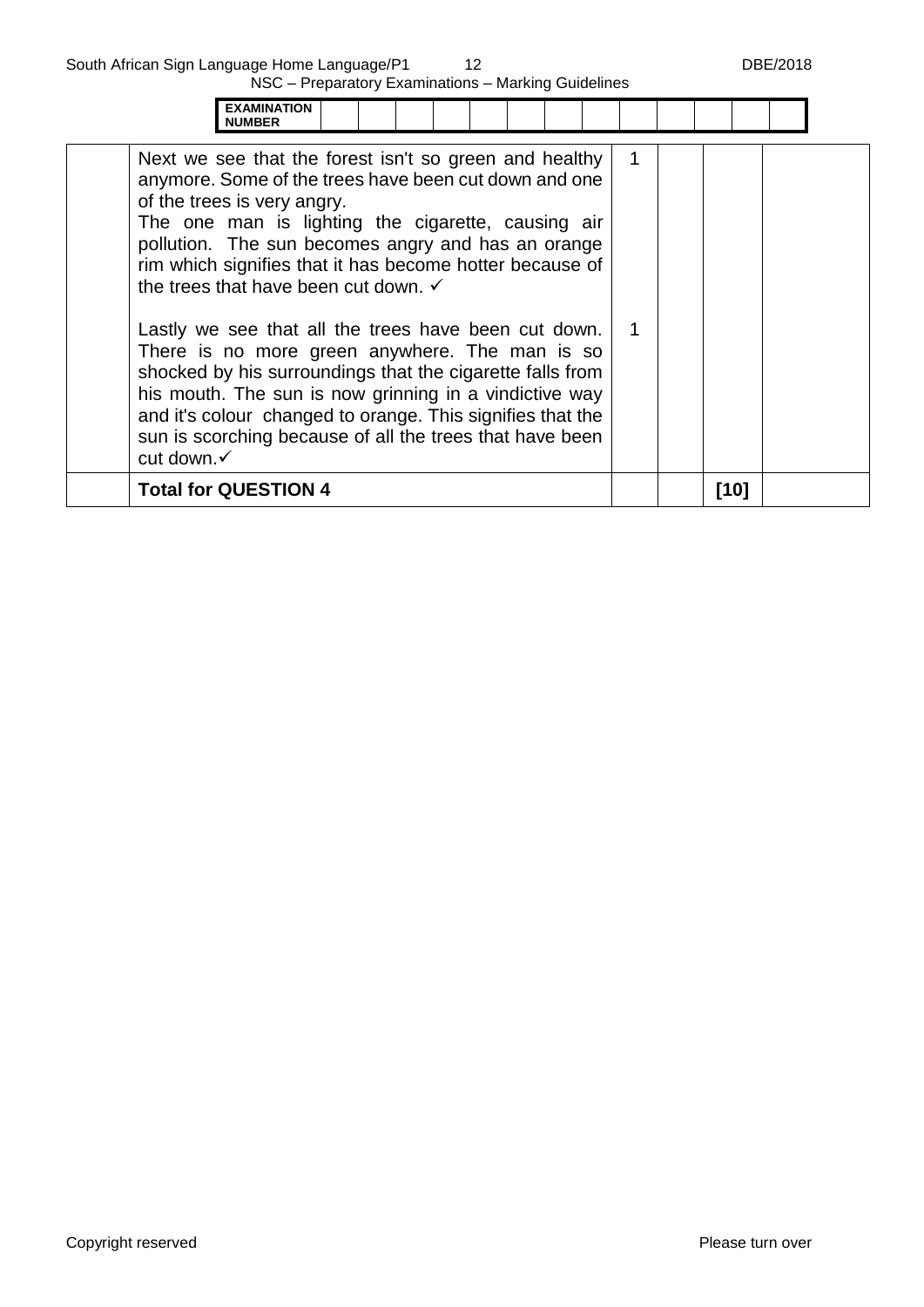South African Sign Language Home Language/P1 13 13 DBE/2018

NSC – Preparatory Examinations – Marking Guidelines

| <b>EXAMINATION</b>  |  |  |  |  |  |  |  |
|---------------------|--|--|--|--|--|--|--|
| <b>JIIMRER</b><br>N |  |  |  |  |  |  |  |

# **QUESTION 5: USING LANGUAGE CORRECTLY**

| <b>No</b> | <b>Criteria</b>                                                                                                                                                                                                                                                                                                                                                                             |   | <b>Maximum</b><br><b>Mark</b> |                | <b>Candidate</b><br><b>Mark</b> |
|-----------|---------------------------------------------------------------------------------------------------------------------------------------------------------------------------------------------------------------------------------------------------------------------------------------------------------------------------------------------------------------------------------------------|---|-------------------------------|----------------|---------------------------------|
| 5.1       | View the text and identify TWO classifiers in the first<br>minute and indicate to which group each classifier<br>belongs.                                                                                                                                                                                                                                                                   | 1 |                               | 2              |                                 |
|           | Any of the two answers below. $\checkmark\checkmark$                                                                                                                                                                                                                                                                                                                                        |   |                               |                |                                 |
|           | CL: MANY-TREES-ALONG-THE-ROAD (5-hand) = PCL<br>(plural)<br>CL: HOUSES-IN-A-ROW (animal-hand) = PCL (plural)<br>CL: WALKING-IN-HIGH-HEELS (L-hand) = BCL (body)<br>CL: TAXI-DRIVING-TOWARDS-WOMAN (bent B-hand)<br>SCL (semantic)<br>$=$<br>CL: TAXI'S-TYRES-DRIVING-ASKEW (5-claw hand) =<br>SASS (size-and shape)                                                                         | 1 |                               |                |                                 |
| 5.2       | Give a gradable antonym for OLD.                                                                                                                                                                                                                                                                                                                                                            | 2 |                               | 2              |                                 |
|           | YOUNG $\checkmark\checkmark$ (Any sign for YOUNG)<br>NEW $\checkmark\checkmark$ (Any sign for NEW)<br>$\bullet$                                                                                                                                                                                                                                                                             |   |                               |                |                                 |
| 5.3       | In the title, M-A-L-L is being finger-spelled. Change<br>it to lexicalised fingerspelling.                                                                                                                                                                                                                                                                                                  | 1 |                               | 1              |                                 |
|           | Learner will fingerspell M with swift hand movement<br>$\bullet$<br>to the right indicating $L \checkmark$ (Movement will depend<br>on the signer's dominant hand.)<br>(Do not accept M-A-L-L.)                                                                                                                                                                                             |   |                               |                |                                 |
| 5.4       | Explain the irony in the text.                                                                                                                                                                                                                                                                                                                                                              | 1 |                               | $\overline{2}$ |                                 |
|           | The woman wants to drive in a smart and shiny<br>looking taxi. She lets all the crooked-looking taxis<br>pass her by. When she sees a white, shiny and smart                                                                                                                                                                                                                                |   |                               |                |                                 |
|           | looking taxi, she decides to get in it. $\checkmark$<br>The irony is that even though this taxi looks new on<br>٠<br>the outside, it is very broken-down and old on the<br>inside. $\checkmark$                                                                                                                                                                                             | 1 |                               |                |                                 |
|           | <b>OR</b><br>The woman heard about the beautiful mall and<br>$\bullet$<br>wanted to visit. When she got to the mall she<br>discovered that the mall was not beautiful – the floors<br>were uneven the inside and the place was dirty.<br>The irony is that she expected the mall to be beautiful<br>$\bullet$<br>she<br>discovered<br>the<br>opposite<br>and<br>but<br>was<br>disappointed. |   |                               |                |                                 |